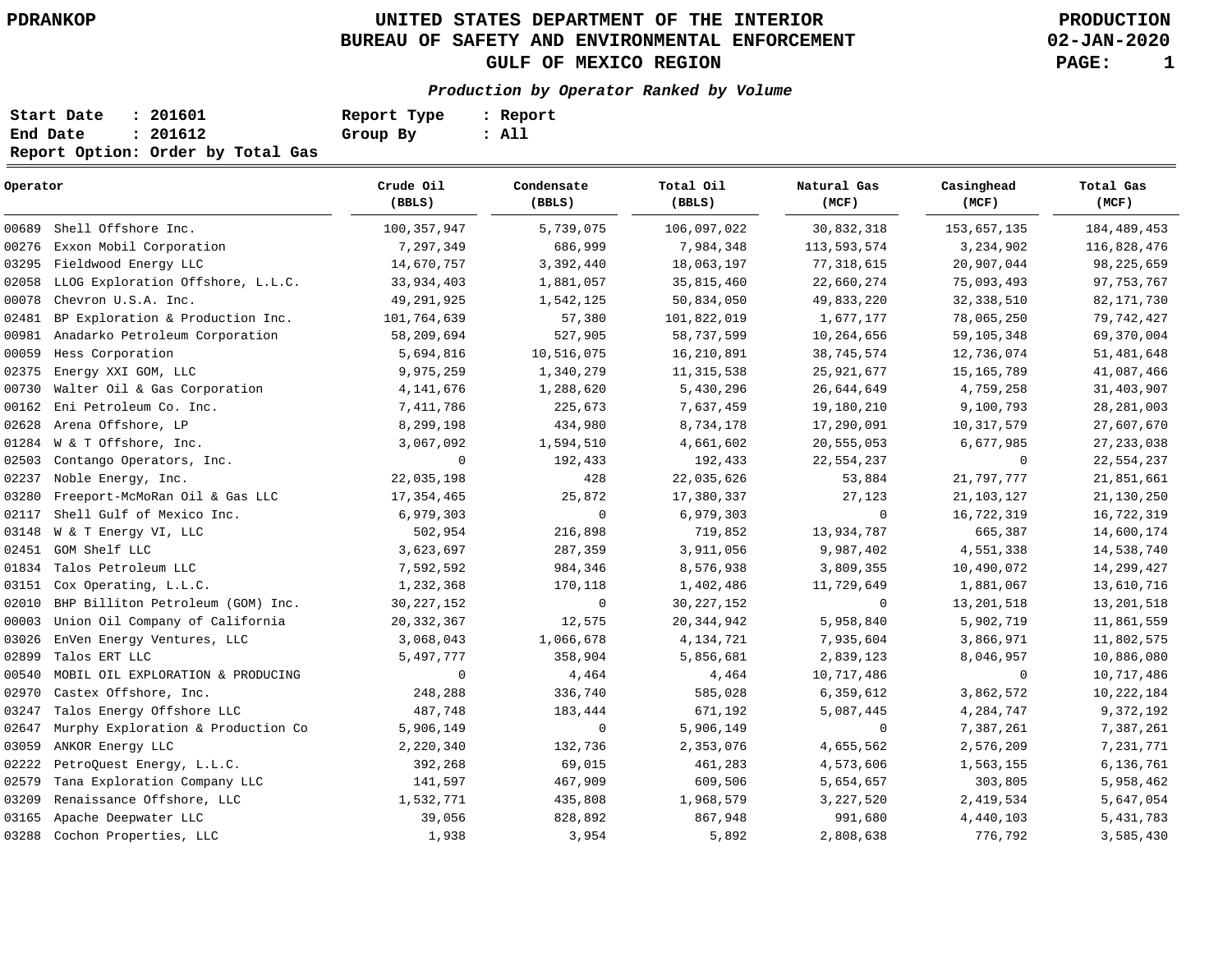# **UNITED STATES DEPARTMENT OF THE INTERIOR PDRANKOP PRODUCTION BUREAU OF SAFETY AND ENVIRONMENTAL ENFORCEMENT GULF OF MEXICO REGION PAGE: 2**

**02-JAN-2020**

**Production by Operator Ranked by Volume**

| Start Date | : 201601                          | Report Type | : Report |
|------------|-----------------------------------|-------------|----------|
| End Date   | : 201612                          | Group By    | : All    |
|            | Report Option: Order by Total Gas |             |          |

| Operator |                                    | Crude Oil<br>(BBLS) | Condensate<br>(BBLS) | Total Oil<br>(BBLS) | Natural Gas<br>(MCF) | Casinghead<br>(MCF) | Total Gas<br>(MCF) |  |
|----------|------------------------------------|---------------------|----------------------|---------------------|----------------------|---------------------|--------------------|--|
|          | 02806 Marubeni Oil & Gas (USA) LLC | 1,490,407           | 103,762              | 1,594,169           | 631,657              | 2,742,441           | 3,374,098          |  |
| 01207    | Petrobras America Inc.             | 4,696,394           | 148,533              | 4,844,927           | 979,323              | 1,914,351           | 2,893,674          |  |
| 02266    | EPL Oil & Gas, LLC                 | 901,514             | 48,104               | 949,618             | 1,889,201            | 974,644             | 2,863,845          |  |
| 03217    | Northstar Offshore Group, LLC      | 133,943             | 85,963               | 219,906             | 2,471,503            | 389,806             | 2,861,309          |  |
| 01978    | Helis Oil & Gas Company, L.L.C.    | $\mathbf 0$         | 393,488              | 393,488             | 2,787,465            | 0                   | 2,787,465          |  |
| 03308    | Bennu Oil & Gas, LLC               | 1,724,131           | 153,834              | 1,877,965           | 370,473              | 1,712,413           | 2,082,886          |  |
| 00056    | ConocoPhillips Company             | 1,066,090           | 0                    | 1,066,090           | $\mathbf 0$          | 2,068,379           | 2,068,379          |  |
| 02815    | Deep Gulf Energy LP                | 792                 | 0                    | 792                 | 1,742,393            | 0                   | 1,742,393          |  |
| 02312    | McMoRan Oil & Gas LLC              | 683,618             | 136,942              | 820,560             | 777,884              | 840,609             | 1,618,493          |  |
| 02985    | Deep Gulf Energy II, LLC           | 2,286,022           | 0                    | 2,286,022           | 0                    | 1,581,096           | 1,581,096          |  |
| 02777    | Peregrine Oil & Gas, LP            | $\mathbf 0$         | 1,727                | 1,727               | 1,384,501            | 0                   | 1,384,501          |  |
| 03269    | Talos Oil and Gas LLC              | 609,123             | 0                    | 609,123             | 0                    | 725,373             | 725,373            |  |
| 02477    | Tarpon Operating & Development, L. | 153,501             | 32,677               | 186,178             | 481,363              | 185,453             | 666,816            |  |
| 01376    | Linder Oil Company, A Partnership  | 0                   | 146,087              | 146,087             | 503,614              | 0                   | 503,614            |  |
| 02957    | MC Offshore Petroleum, LLC         | 353,052             | $\mathbf 0$          | 353,052             | $\mathbf 0$          | 501,802             | 501,802            |  |
| 02871    | Rooster Petroleum, LLC             | 35,402              | 86,879               | 122,281             | 411,922              | 27,443              | 439,365            |  |
| 02672    | Medco Energi US LLC                | 254,001             | 4                    | 254,005             | 175,424              | 228,092             | 403,516            |  |
| 02801    | Hoactzin Partners, L.P.            | $\mathbf 0$         | 706                  | 706                 | 282,019              | 0                   | 282,019            |  |
| 03368    | Whitney Oil & Gas, LLC             | 92,171              | 66,170               | 158,341             | 114,438              | 100,353             | 214,791            |  |
| 01986    | Flextrend Development Company, L.L | 94,722              | 15,545               | 110,267             | 70,347               | 124,600             | 194,947            |  |
| 03033    | Black Elk Energy Offshore Operatio | 311                 | 6,982                | 7,293               | 114,381              | 31,718              | 146,099            |  |
| 02795    | GoMex Energy Offshore, Ltd.        | 602,948             | 0                    | 602,948             | $\Omega$             | 141,708             | 141,708            |  |
| 00724    | Marathon Oil Company               | 163,828             | 0                    | 163,828             | $\mathbf 0$          | 129,962             | 129,962            |  |
| 03093    | Bois d' Arc Exploration LLC        | 92,291              | 0                    | 92,291              | 0                    | 86,441              | 86,441             |  |
| 02066    | Ridgelake Energy, Inc.             | 68,598              | 33,871               | 102,469             | 26,370               | 38,706              | 65,076             |  |
| 02807    | Marlin Coastal, L.L.C.             | 0                   | 16,966               | 16,966              | 40,512               | 0                   | 40,512             |  |
| 02967    | Peregrine Oil & Gas II, LLC        | 0                   | 0                    | $\mathbf 0$         | 6,961                | 0                   | 6,961              |  |
| 02714    | Century Exploration New Orleans, L | 3,306               | 0                    | 3,306               | $\mathbf 0$          | 4,003               | 4,003              |  |
| 02800    | Monforte Exploration L.L.C.        | 171                 | 325                  | 496                 | 428                  | 307                 | 735                |  |
| 02805    | Repsol E&P USA Inc.                | 0                   | 0                    | 0                   | $\Omega$             | $\Omega$            | $\cap$             |  |
| 03147    | EC Offshore Properties, Inc.       | $\mathbf 0$         | 0                    | 0                   | $\Omega$             | $\Omega$            |                    |  |
| 02513    | Petro Ventures, Inc.               | $\Omega$            | 0                    | $\mathbf 0$         |                      | $\Omega$            |                    |  |
| 02873    | Cobalt International Energy, L.P.  | $\mathbf 0$         | 0                    | 0                   |                      | $\Omega$            |                    |  |
| 02528    | Equinor USA E&P Inc.               | $\Omega$            | <sup>0</sup>         | $\mathbf 0$         |                      | $\Omega$            |                    |  |
|          | 02961 Byron Energy Inc.            | $\Omega$            | 0                    | $\mathbf 0$         | $\Omega$             | $\Omega$            | $\Omega$           |  |